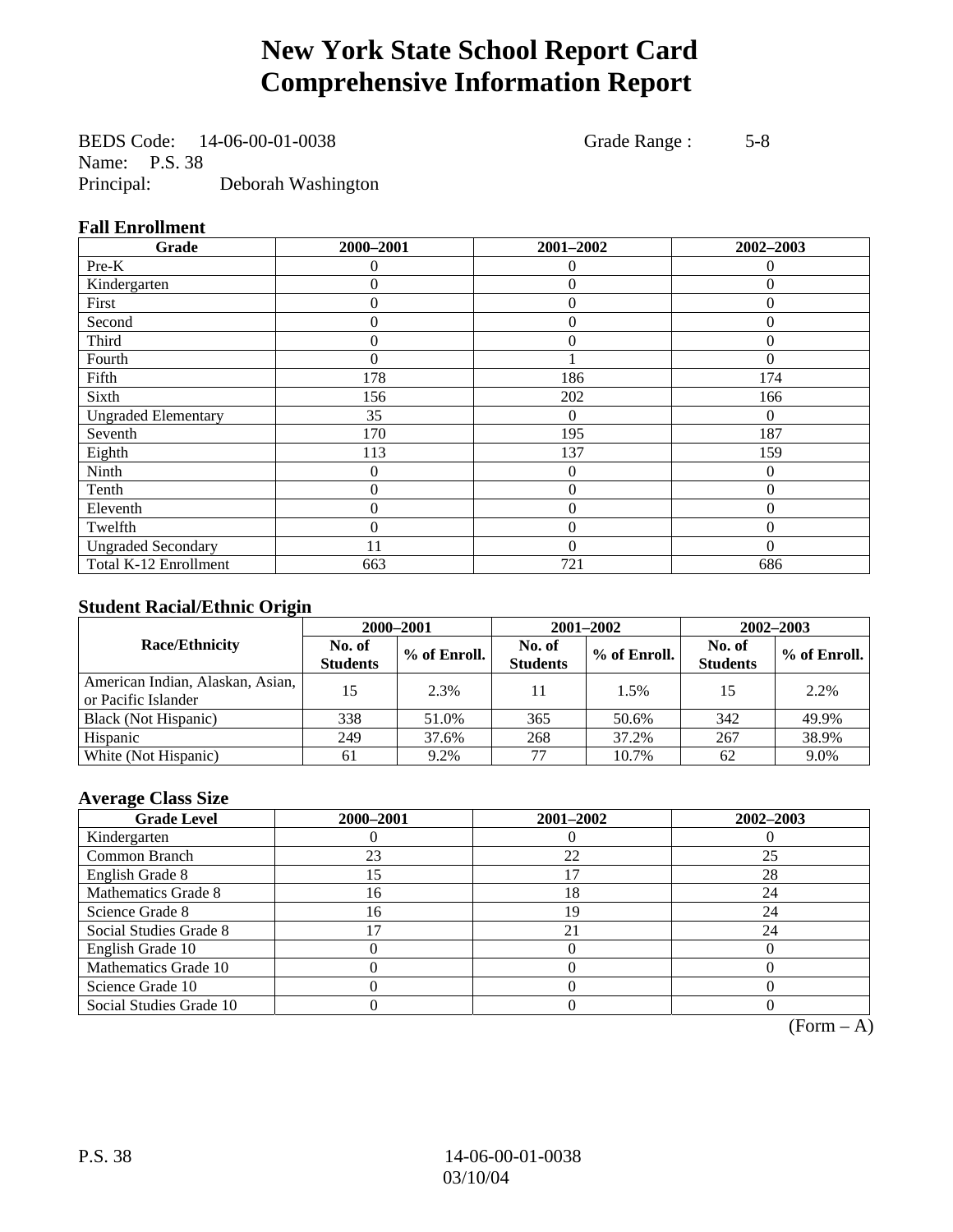#### **District Need to Resource Capacity Category**

| <b>N/RC</b> Category | <b>Description</b>                                                                                                                                                                  |
|----------------------|-------------------------------------------------------------------------------------------------------------------------------------------------------------------------------------|
|                      | This is one of the large city school districts; Buffalo, Rochester,<br>Syracuse, or Yonkers. All these districts have high student needs<br>relative to district resource capacity. |

#### **Similar School Group and Description**

| <b>Similar School Group</b> | <b>Description</b>                                                                                                                                                                                                    |
|-----------------------------|-----------------------------------------------------------------------------------------------------------------------------------------------------------------------------------------------------------------------|
| 24                          | All schools in this group are middle level schools in large cities<br>other than New York City. The schools in this group are in the<br>higher range of student needs for middle level schools in these<br>districts. |

All schools within the same N/RC category are divided into three similar school groups defined by the percentage of students in the school who are eligible for the free-lunch program and/or who are limited English proficient (also known as English language learners).

#### **Student Demographics Used To Determine Similar Schools Group**

| o                                 | 2000–2001 |         | $2001 - 2002$ |         | $2002 - 2003$ |         |
|-----------------------------------|-----------|---------|---------------|---------|---------------|---------|
|                                   | Count     | Percent | Count         | Percent | Count         | Percent |
| <b>Limited English Proficient</b> | 135       | 20.4%   | 151           | 20.9%   | 148           | 21.6%   |
| <b>Eligible for Free Lunch</b>    | 529       | 79.8%   | 592           | 82.1%   | 579           | 84.4%   |

#### **Attendance and Suspension**

|                               | 1999–2000       |         | 2000-2001       |         | $2001 - 2002$   |         |
|-------------------------------|-----------------|---------|-----------------|---------|-----------------|---------|
|                               | No. of          | $%$ of  | No. of          | $%$ of  | No. of          | $%$ of  |
|                               | <b>Students</b> | Enroll. | <b>Students</b> | Enroll. | <b>Students</b> | Enroll. |
| <b>Annual Attendance Rate</b> |                 | 88.0%   |                 | 91.8%   |                 | 92.7%   |
| <b>Student Suspensions</b>    | 38              | 5.8%    | 32              | 4.8%    | ററ<br>∠∠        | 3.0%    |

### **Student Socioeconomic and Stability Indicators**

#### **(Percent of Enrollment)**

|                          | 2000-2001<br>2001-2002 |        | 2002-2003 |
|--------------------------|------------------------|--------|-----------|
| <b>Reduced Lunch</b>     | 6.2%                   | 6.5%   | 6.7%      |
| <b>Public Assistance</b> | 81-90%                 | 81-90% | 81-90%    |
| <b>Student Stability</b> | 97%                    | 75%    | 87%       |

#### **Staff Counts**

| <b>Staff</b>                          | 2002–2003 |
|---------------------------------------|-----------|
| <b>Total Teachers</b>                 |           |
| <b>Total Other Professional Staff</b> |           |
| <b>Total Paraprofessionals</b>        | NΑ        |
| Teaching Out of Certification*        | NΑ        |
| Teachers with Temporary Licenses      | NА        |

\*Teaching out of certification more than on an incidental basis. Teachers with temporary licenses are also counted as teaching out of certification.

 $(Form - B)$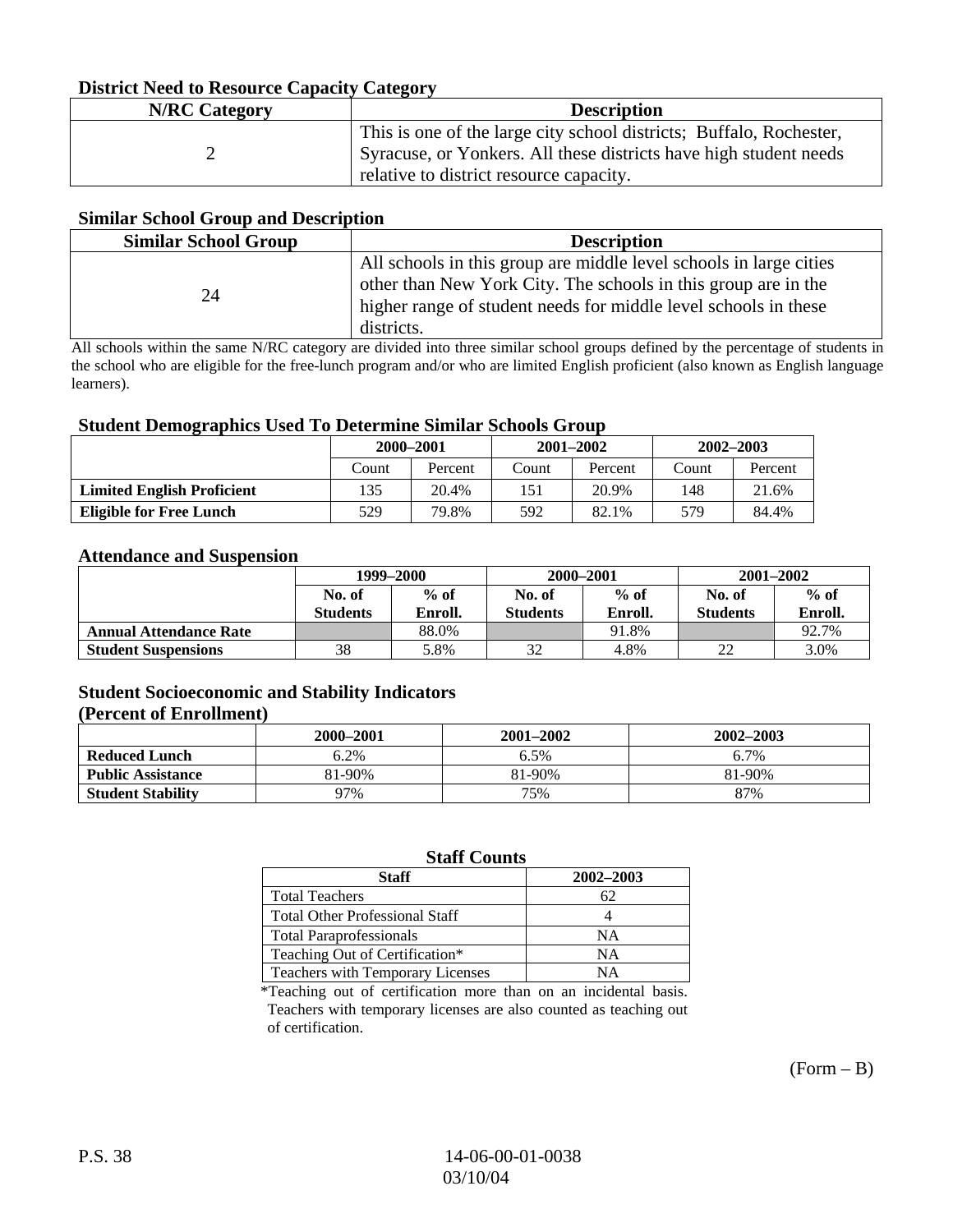# **Career Development and Occupational Studies (CDOS)**

### **Percentage of Students Documenting Self- and Career-Awareness Information and Career Exploration Activities, K–3**

| <b>Grades</b> | $2000 - 01$ | $2001 - 02$ | $2002 - 03$ |
|---------------|-------------|-------------|-------------|
| K-1           |             | 0%          | $0\%$       |
| 72            |             | $0\%$       | $0\%$       |

### **Students Developing a Career Plan, 4–12**

| <b>Grades</b> |                                      | $2000 - 01$ | $2001 - 02$ | $2002 - 03$ |
|---------------|--------------------------------------|-------------|-------------|-------------|
|               | Number of General-Education Students |             | 0           | 0           |
| $4 - 5$       | Number of Students with Disabilities |             | 0           | 0           |
|               | Number of All Students               |             | 0           | 0           |
|               | Percent of Enrollment                |             | $0\%$       | $0\%$       |
|               | Number of General-Education Students |             | 516         | $\Omega$    |
| $6 - 8$       | Number of Students with Disabilities |             | 18          | $\Omega$    |
|               | Number of All Students               |             | 534         | $\Omega$    |
|               | Percent of Enrollment                |             | 100%        | $0\%$       |
|               | Number of General-Education Students |             | 0           | 0           |
| $9 - 12$      | Number of Students with Disabilities |             | $\Omega$    | $\Omega$    |
|               | Number of All Students               |             | $\Omega$    | 0           |
|               | Percent of Enrollment                |             | 0%          | $0\%$       |

## **Second Language Proficiency Examinations**

### **General-Education Students**

| <b>Test</b> | 2000–2001         |           |            | 2001-2002 | 2002-2003  |           |
|-------------|-------------------|-----------|------------|-----------|------------|-----------|
|             | <b>No. Tested</b> | % Passing | No. Tested | % Passing | No. Tested | % Passing |
| French      |                   | 0%        |            | $0\%$     |            | 0%        |
| German      |                   | 0%        |            | $0\%$     |            | 0%        |
| Italian     |                   | 0%        |            | $0\%$     |            | 0%        |
| Latin       |                   | 0%        |            | $0\%$     |            | 0%        |
| Spanish     |                   | 0%        |            | 0%        |            | 0%        |

#### **Students with Disabilities**

| <b>Test</b> | 2000-2001         |           |            | 2001-2002 | 2002-2003  |           |  |
|-------------|-------------------|-----------|------------|-----------|------------|-----------|--|
|             | <b>No. Tested</b> | % Passing | No. Tested | % Passing | No. Tested | % Passing |  |
| French      |                   | 0%        |            | 0%        |            | 0%        |  |
| German      |                   | 0%        |            | 0%        |            | 0%        |  |
| Italian     |                   | 0%        |            | $0\%$     |            | 0%        |  |
| Latin       |                   | 0%        |            | 0%        |            | 0%        |  |
| Spanish     |                   | 0%        |            | 0%        |            | 0%        |  |

 <sup>(</sup>Form-D)